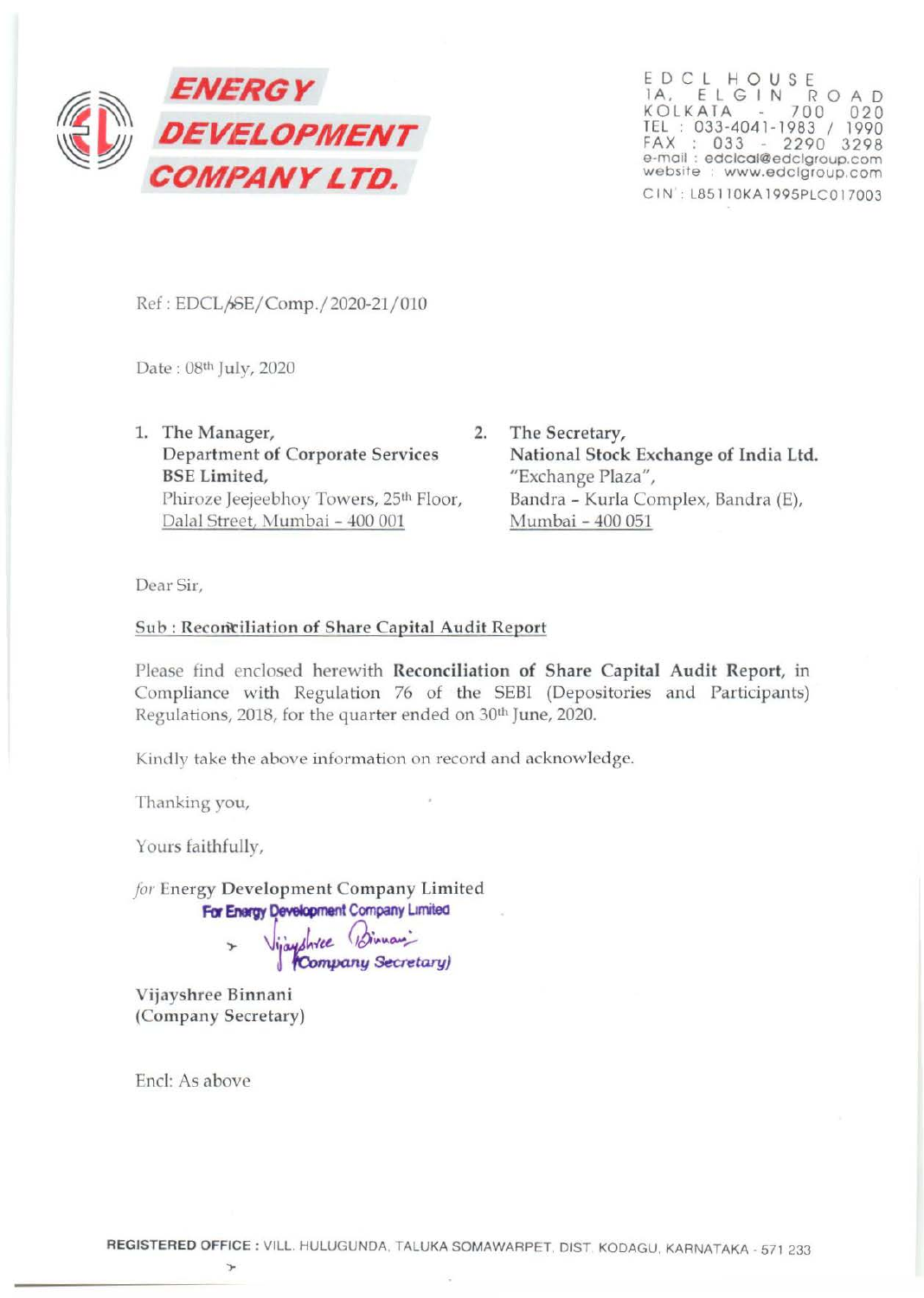# P. SARAWAGI & ASSOCIATES COMPANY SECRETARIES

NARAYAN! BUILDING Room No. 107, First Floor 27, Brabourne Road. Kolkata- 700 001 Phone : (0) 2210-9146, 4004-0452  $(F) +91-33-2262-4788$ (M) 98311-96477 e-mail : pawan sarawagi@gmail.com. pawan@sarawag1.1n website : www.sarawagi.in

The Board of Directors **Energy Development Company Limited** Regd. Office : Vill - Hulugunda Taluka Somawarpet, Dist. : Kodagu Karnataka  $-571$  233

#### RECONCILIATION OF SHARE CAPITAL AUDIT REPORT FOR THE QUARTER ENDED 30TH JUNE, 2020

We have examined the Register of Members furnished by Energy Development Company Limited (hereinafter referred to as "the Company") and its Registrars and Share Transfer Agents, Niche Technologies Private Limited, for issuing the Report, in accordance with Regulation 76 of the Securities & Exchange Board of India (Depositories and Participants) Regulations, 20 18, notified vide SEBI's Notification No. SEBI/LAD-NRO/GN/2018/40 dated 3<sup>rd</sup> October, 2018.

The statement of particulars for the quarter ended  $30<sup>th</sup>$  June, 2020 requires to be furnished is annexed herewith in the format prescribed by SEBI for the said Reconciliation of Share Capital Audit Report.

In our opinion and to the best of our knowledge and according to the information and explanations given to us and based on such verification as considered necessary, we hereby certify that particulars given in the Annexed Report are true and correct.



For P. SARAWAGI & ASSOCIATES Company Secretaries

Dear of

( P.K. Sarawagi) Proprietor Membership No. FCS 3381 Certificate of Practice No. : 4882 ICSI UDIN : F003381 8000425484

Place : Kolkata Date:  $8^{\text{th}}$  July, 2020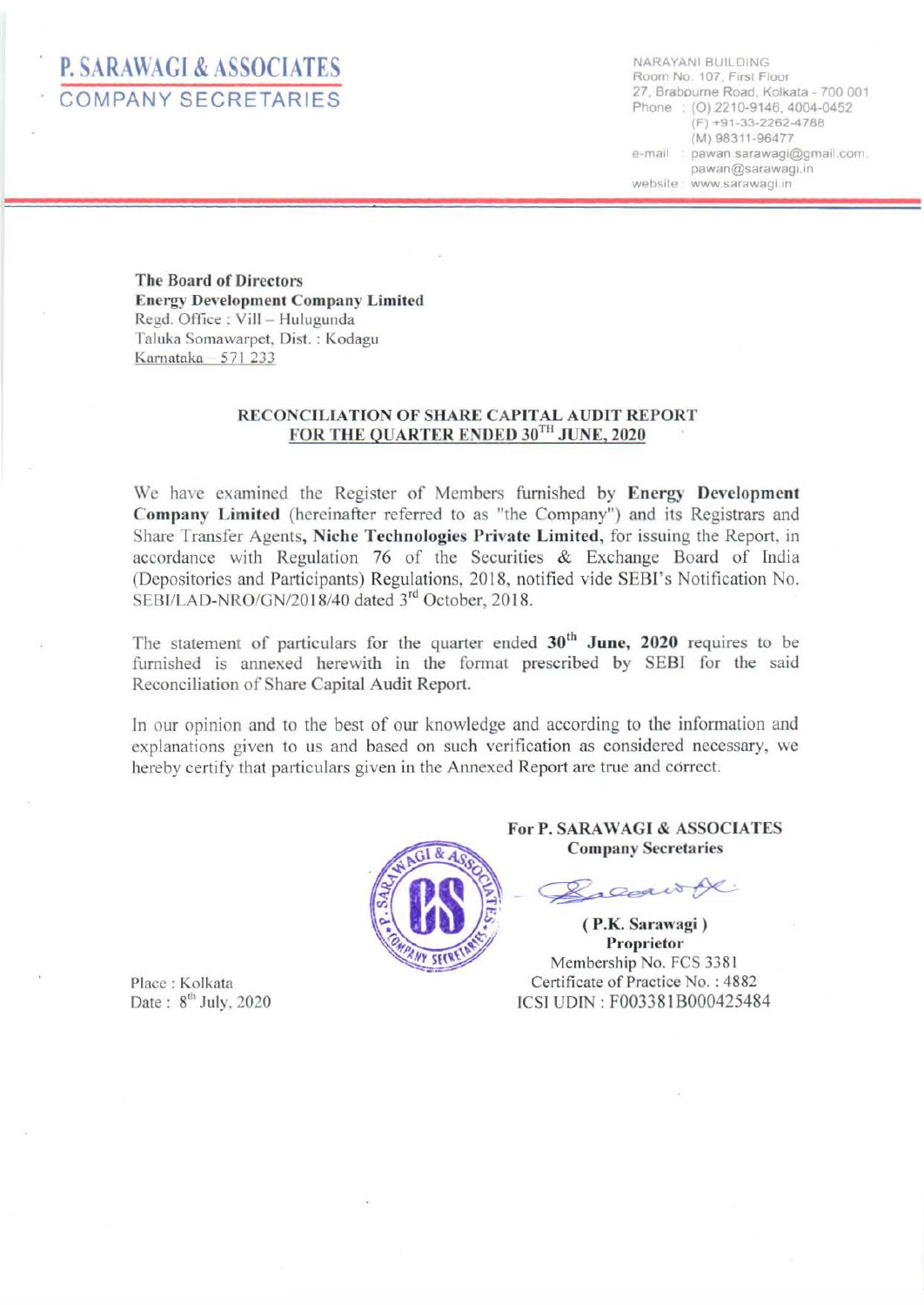### **RECONCILIATION OF SHARE CAPITAL AUDIT REPORT**

| 1.  | For Quarter Ended                                                                                                   | $\ddot{\cdot}$               | 30 <sup>th</sup> June, 2020                                                |                                                                                  |
|-----|---------------------------------------------------------------------------------------------------------------------|------------------------------|----------------------------------------------------------------------------|----------------------------------------------------------------------------------|
| 2.  | <b>ISIN</b>                                                                                                         | $\ddot{\cdot}$               | INE306C01019                                                               |                                                                                  |
| 3.  | Face Value                                                                                                          | $\ddot{\cdot}$               | Rs.10/- each                                                               |                                                                                  |
| 4.  | Name of the Company                                                                                                 | ÷                            | <b>Energy Development Company Limited</b>                                  |                                                                                  |
| 5.  | Registered Office Address                                                                                           | ţ.                           | Vill - Hulugunda, Taluka Somawarpet,<br>Dist.: Kodagu, Karnataka - 571 233 |                                                                                  |
| 6.  | Correspondence Address                                                                                              | ÷                            | EDCL House, 1A Elgin Road<br>Kolkata - 700 020                             |                                                                                  |
| 7.  | Telephone & Fax Nos.                                                                                                | ÷                            | Phone: (033) 4041-1983/1990<br>Fax No.: (033) 2290-3298                    |                                                                                  |
| 8.  | E-mail Address                                                                                                      | ÷                            | secretarial@edclgroup.com                                                  |                                                                                  |
| 9.  | Names of the Stock Exchanges where<br>the Company's securities are listed                                           | $\ddot{\phantom{a}}$         | 1. BSE Limited (BSE)<br>2.<br>Limited (NSE)                                | National Stock Exchange of India                                                 |
| 10. | <b>Issued Capital</b>                                                                                               |                              | Number of<br>Shares<br>4,75,00,000                                         | % of Total<br><b>Issued Capital</b><br>100.00                                    |
| 11. | Listed Capital (both with BSE & NSE)<br>(as per Company's records)                                                  |                              | 4,75,00,000                                                                | 100.00                                                                           |
| 12. | Held in Dematerialised Form in CDSL                                                                                 |                              | 82,09,238                                                                  | 17.28                                                                            |
| 13. | Held in Dematerialised Form in NSDL                                                                                 |                              | 3,92,63,156                                                                | 82.66                                                                            |
| 14. | Physical                                                                                                            |                              | 27,606                                                                     | 0.06                                                                             |
| 15. | Total Number of Shares (12+13+14)                                                                                   |                              | 4,75,00,000                                                                | 100.00                                                                           |
| 16. | Reasons for difference, if any, between<br>Not Applicable.<br>ţ.<br>10 & 11, 10 & 15 and 11&15                      |                              |                                                                            |                                                                                  |
| 17. | Certifying the details of changes in<br>share capital during the quarter under<br>consideration, as per table below | $\ddot{\phantom{a}}$         | Nil.                                                                       |                                                                                  |
|     | Listed on<br>Applied/<br>Not<br>exchanges<br>No. of<br>applied<br>Particulars*<br>for listing<br>Shares             | stock<br>(specify)<br>names) | Whether<br>Whether<br>intimated<br>intimated<br>to CDSL<br>to NSDL         | In principal<br>approval<br>pending for<br>stock<br>exchanges<br>(specify names) |

\* Rights, Bonus, Preferential Issue, ESOPs, Amalgamation, Conversion, Buyback, Capital Reduction, any other (to specify)

18. Register of Members is updated : Yes (Yes/No)

Energy Development Company Limited